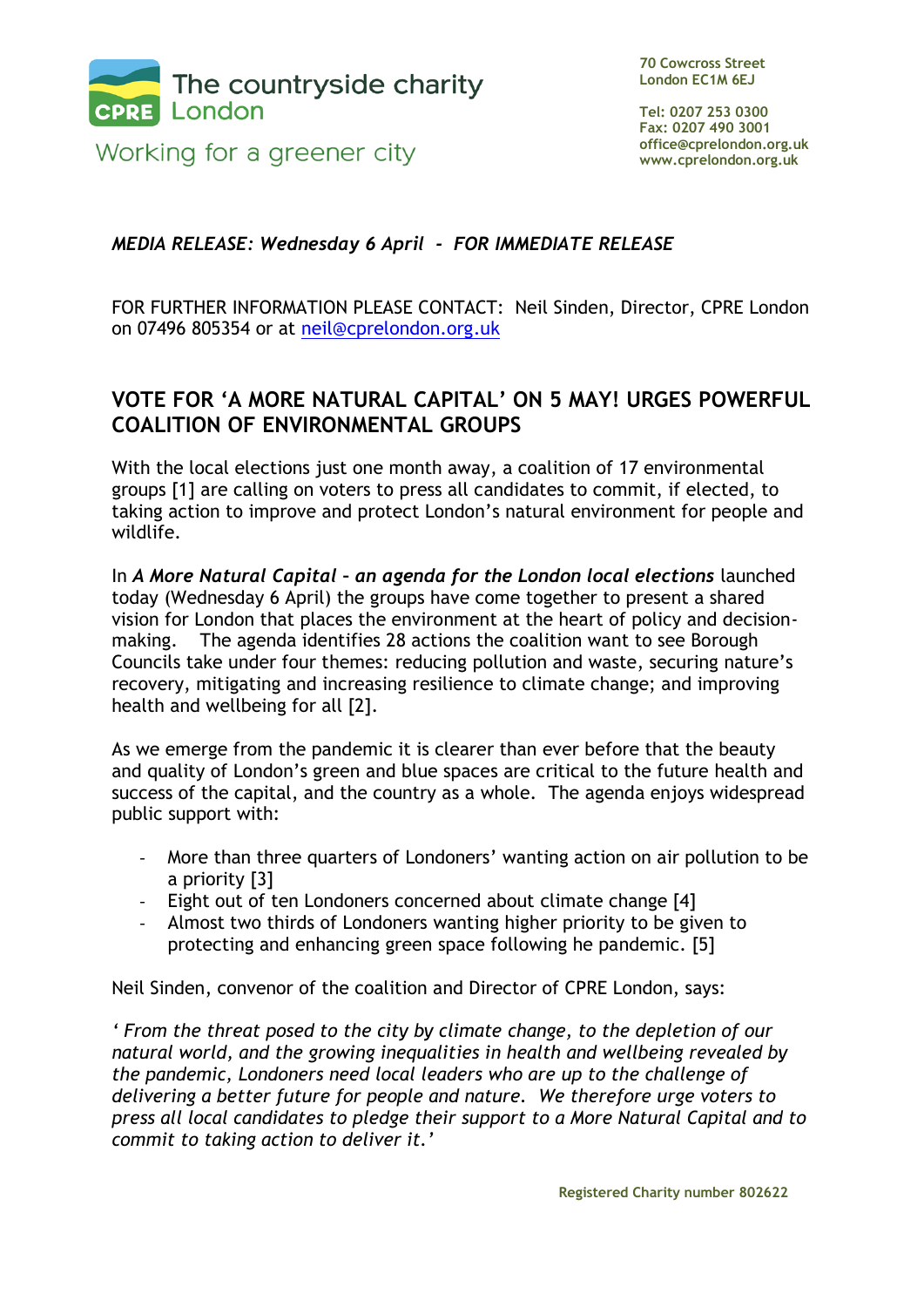Bridget Fox, Regional External Affairs Officer at the Woodland Trust, says:

*'We want all Londoners to enjoy the benefits of tree-lined streets and to have easy access to woodland. We are asking London's councils to protect the trees and woods we have, plant more, and extend the benefits for people, climate and nature across the capital.'*

Mathew Frith, Director of Policy & Research at London Wildlife Trust says:

*'The Trust recognises the good steps many borough councils are taking to protect, conserve and enhance the Capital's ecological assets, but the nature and climate crises affects us all. The majority of London's 1,600 important sites for wildlife are owned and managed by borough councils, and all of them are afforded some levels of protection from inappropriate development through the councils' respective Local Plans. However damage to these continues. Given the parlous state of nature across the UK, and the public support for its recovery and to be able to experience close to home, we urge voters to push for all candidates to commit to raising the bar for nature's recovery, and to give greater weight to nature and its access for people in councils' management and stewardship of their green and blue spaces.'*

David Harrison, Vice Chair of London Living Streets, says:

*'Walking is the cheapest, healthiest and most environmentally-friendly mode of transport. We urge prospective Councillors to adopt measures which will get more people walking and walking further. That is why we are delighted to support the More Natural Capital campaign's call for more Low Traffic Neighbourhoods, support for developing 'Footways London' walking routes, and the development of new Greenways.'*

Des Garrahan, Chair of Inner London Ramblers says:

'*Green, nature-filled walking routes and good connections to green spaces encourage people to enjoy the simple pleasures of walking more. We are healthier and happier when we walk more, and communities where people walk are better connected communities. We hope borough councils will commit to expanding and improving our network of greenways. We look forward to working together with them to make a real difference to the health and wellbeing of Londoners, contribute to lowering pollution levels and to help London to lead the way as a greener, more walkable, nature-rich city*.'

Debbie Leach, Chief Executive of Thames21, says:

*'We are pleased to add the voice of Thames21 to call for ambitious action to promote blue spaces. It is critical that council leaders put blue and green spaces at the top of their agendas. Rivers are crucial in our response to the climate emergency and are vital tools if we are to tackle more extreme, accelerated and intense periods of drought and flood and manage their impact on people and*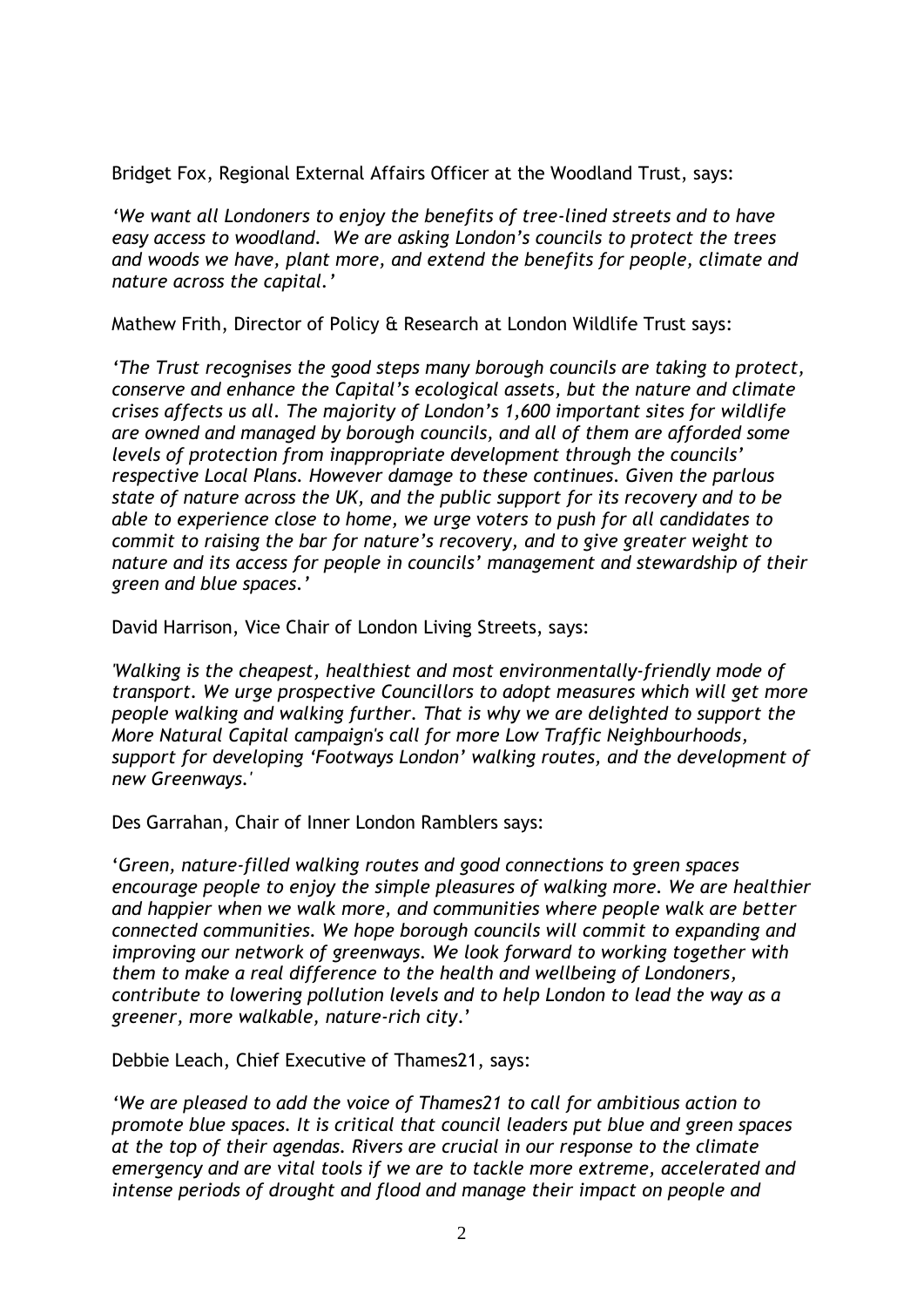*wildlife. The next few years will be vital in establishing the investment, infrastructure and innovations needed to make improvements to the River Thames and its tributaries. It is important that we all work together to protect the health of our rivers and Londoners will expect clear action and leadership on this from its politicians.'*

Peter Lewis, Chief Executive of Epping Forest Heritage Trust says:

*'A More Natural Capital is better for Londoners, better for London's plants and wildlife, and better for the planet. Like many of our green spaces Epping Forest is much loved but is facing the largest challenges it has faced in a generation. Councillors can make a huge difference to the lives of Londoners, as well as to our precious flora and fauna, by putting their commitment to a More Natural Capital at the heart of their decision-making, and creating a greener, healthier city for Londoners now, and for generations to come.'*

Dave Morris, from the London Friends of Green Spaces Network, says:

*'People in environmental movements across London and in each borough are calling for a range of real changes that Londoners desperately need and are entitled to. For example we welcome the More Natural Capital coalition's call for proper funding and improvements for the public green spaces throughout London. We must ensure that our society's resources are mobilised and channelled to where they are really needed.'*

Tim Webb of the London Gardens Trust says:

*'London needs its green and public spaces now more than ever. They are not only the places we all enjoy with friends. They are also fully functioning, naturally powered, climate protection machines; saving us from extreme heat, pollution and awful flooding. On top of all that, they support a vast number of birds, pollinators and other wildlife. Nothing else in the world gives so much for such little investment.'*

Tom Fewins, Head of Policy & Advocacy at the Wildfowl and Wetlands Trust says:

*'Our local green and blue spaces provide us with crucial outdoor spaces to enjoy and the nature that lives there underpins our prosperity and wellbeing. With care and investment, they can build the resilience of our communities to the challenges we face, from increasingly extreme weather events to plummeting wellbeing. Borough Councils need to build on existing progress and go further and faster in responding to the concerns of their residents. We urge all candidates to adopt these recommendations so that together we can make London a greener, healthier and more liveable city.'*

Paul de Zylva, Chair of London National Park City, says:

*'The pandemic underlines the importance of improving London's environment for everyone and making London's world leading National Park City status mean something real.'*